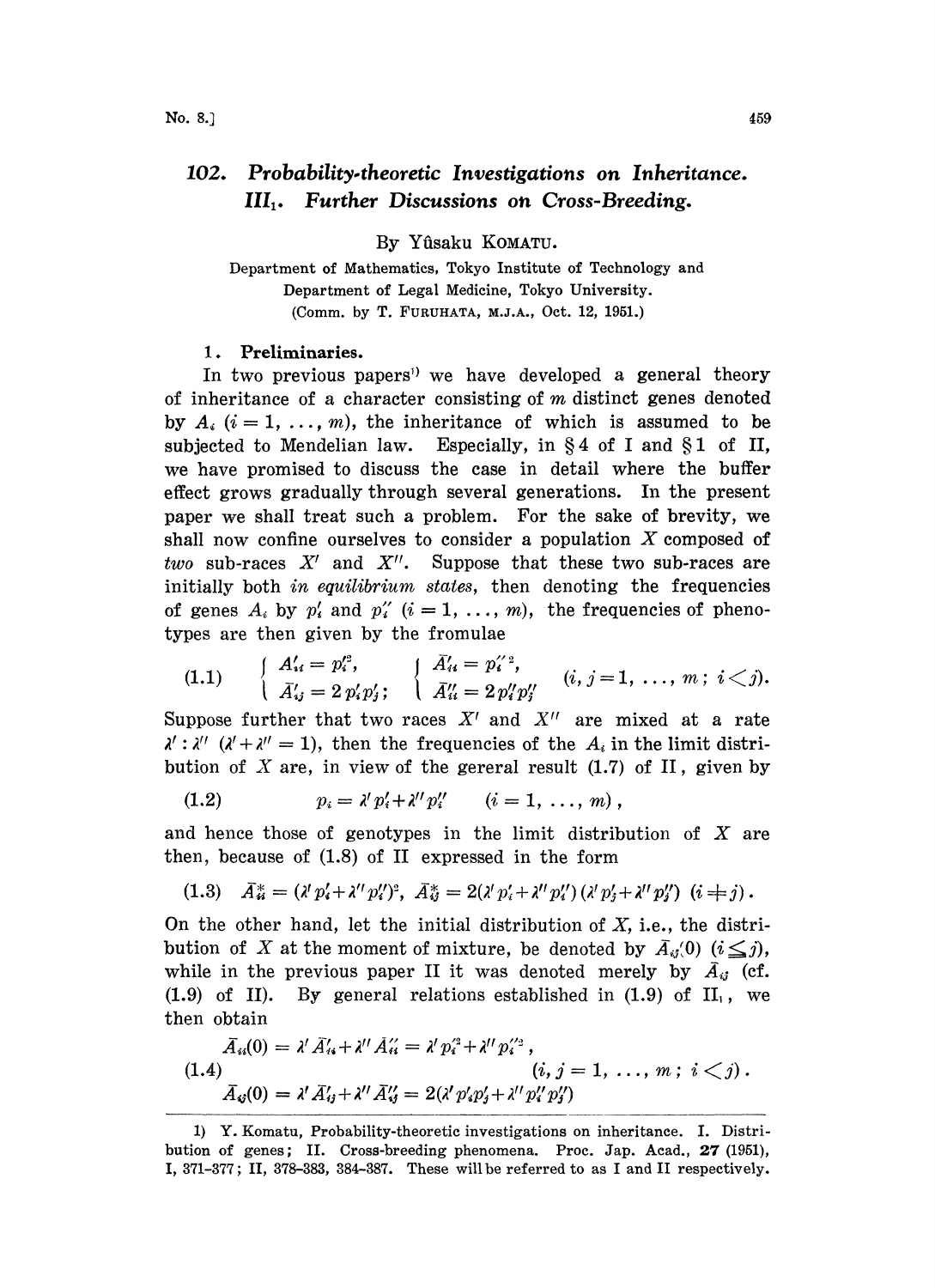460 **Y. KOMATU. WE SEE ALL SEE ALL SEE ALL SEE ALL SEE ALL SEE ALL SEE ALL SEE ALL SEE ALL SEE ALL SEE ALL SEE ALL SEE ALL SEE ALL SEE ALL SEE ALL SEE ALL SEE ALL SEE ALL SEE ALL SEE ALL SEE ALL SEE ALL SEE ALL SEE ALL S** 

Before entering into the main discourse, we now make some preparations. Consider such matings alone each of which consists of the one chosen from a population with a distribution  $\{p_i^{\text{(i)}}\}$  and the other that with a distribution  $\{p_i^{(2)}\}$ . The frequencies of genotypes in a group resulting from such matings are then given by corresponding terms of formal expansion of the product

$$
\sum_{i=1}^m p_i^{(1)} \cdot \sum_{i=1}^m p_i^{(2)},
$$

namely

$$
(1.5) \hspace{3.1em} \bar{A}_{ii} = p_{i}^{(1)}p_{i}^{(2)}, \hspace{3.0em} \bar{A}_{ij} = p_{i}^{(1)}p_{j}^{(2)}+p_{i}^{(2)}p_{j}^{(1)} \hspace{3.0em} (i,\hspace{0.05em} j=1,\hspace{0.05em} \ldots,\hspace{0.05em} m\hspace{0.05em};\hspace{0.05em} i
$$

On the other hand, the frequencies of genes in the limit distribution of the group are, in view of (4.6) of I, given by

(1.6) 
$$
p_i = \overline{A}_{ii} + \frac{1}{2} \sum_{j \neq i} \overline{A}_{ij} = \frac{1}{2} (p_i^{(1)} + p_j^{(2)}) \quad (i = 1, \ldots, m) ;
$$

 $\overline{A}_{ii} + \frac{1}{2} \sum_{j \neq i} \overline{A}_{ij} = \frac{1}{2}(p_i^{(1)} + p_j^{(2)})$   $(i = 1, ..., n)$ <br>vould follow rather briefly by remem<br>corresponds to a particular one of (1.2) the same result would follow rather briefly by remembering that the present case corresponds to a particular one of  $(1.2)$  specialized as  $\lambda' = \lambda'' = 1/2$ .

As shown generally in  $(1.10)$  and  $(1.11)$  of II, we now have the relation between  $(1.3)$  and  $(1.4)$ :

(1.7) 
$$
\bar{A}_{ii}(0) - \bar{A}_{ii}^* = \lambda' \lambda'' (p_i' - p_i'')^2, \bar{A}_{ij}(0) - \bar{A}_{ji}^* = 2\lambda' \lambda'' (p_i' - p_i'') (p_j' - p_j'') \n(i, j = 1, ..., m; i < j).
$$

## 2. Preparatory considerations.

We now turn to our main diseourse. We first investigate the :frequencies of genotypes in the first generation when a partial cross-breeding takes place between  $X'$  and  $X''$ . In such a crossbreeding process, all the matings are divided into three classes: the mating-class  $X' \times X'$  between two individuals of  $X'$ ,  $X' \times X''$  between an individual of X' and that of X'', and  $X'' \times X''$  between two individuals of  $X''$ . Three classes thus produced in the first generation will respectively be denoted by

$$
(2.1) \tX^{\prime\prime} \equiv X^{\prime} X^{\prime}, \tX^{\prime} X^{\prime\prime}, \tX^{\prime\prime\prime} \equiv X^{\prime\prime} X^{\prime\prime}.
$$

Suppose now that  $X'$  and  $X''$  have been mixed in the original generation at a rate  $\lambda'$ :  $\lambda''$ , as stated above. Let the total population be denoted by  $N$ ; then the numbers of individuals of  $X'$  and of  $X''$  are, of course, equal to  $\lambda' N$  and to  $\lambda'' N$ , respectively. Let further the cross-breeding  $X' \times X''$  take place in  $\mu_{01}^{(1)}N$  pairs; then the numbers of pairs of pure breedings  $X' \times X'$  and  $X'' \times X''$  are  $(X'N-\mu_{01}^{(N)}N)/2$  and  $(X''N-\mu_{01}^{(N)}N)/2$ , respectively. Hence, the matings of the classes  $X' \times X'$ ,  $X' \times X''$ ,  $X'' \times X''$  then take place at the rate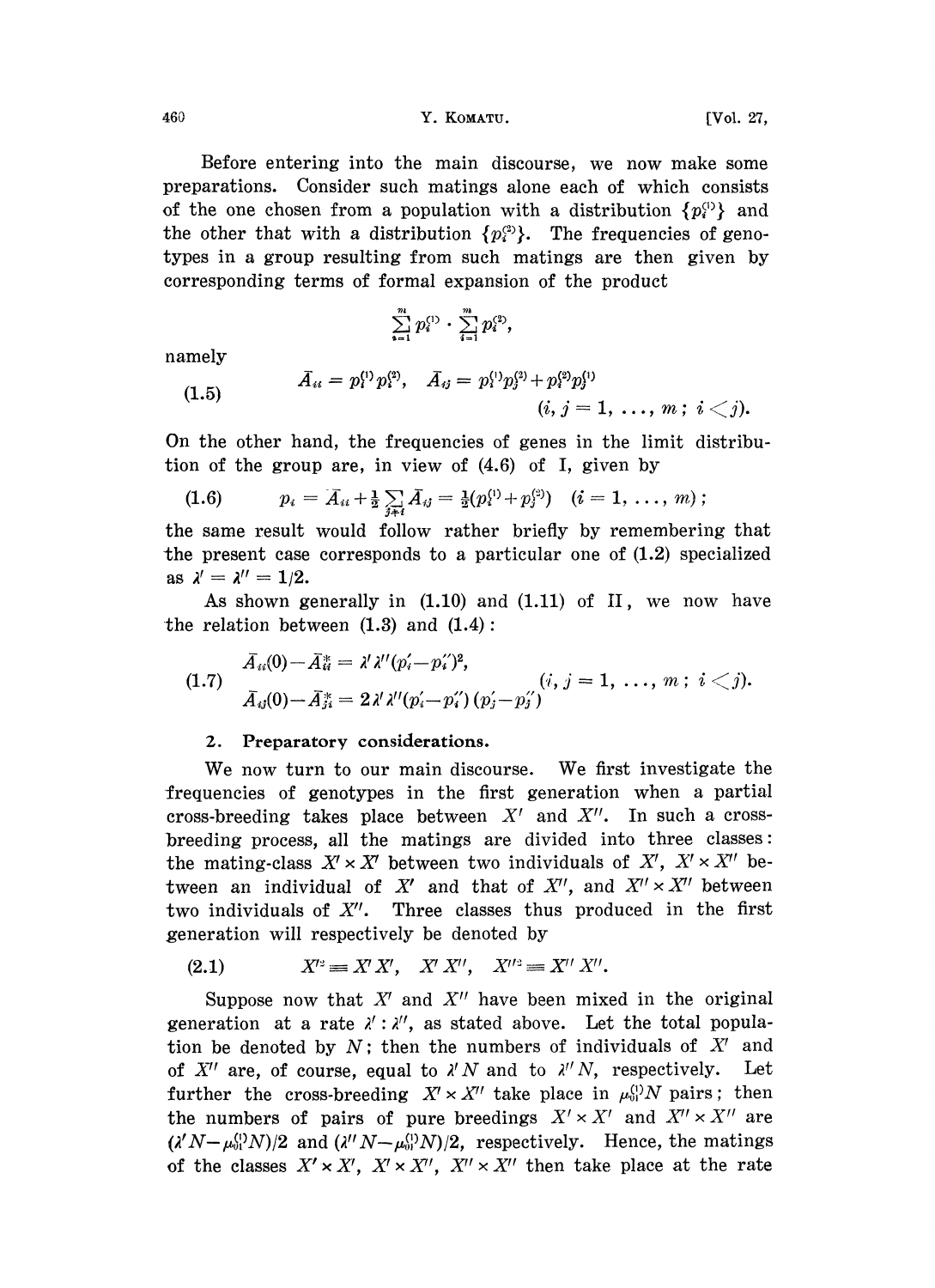No. 8.] Investigations on Inheritance. III<sub>1</sub>. Cross-Breeding. 461

(2.2) 
$$
(\lambda' - \mu_{01}^{(1)}) : 2 \mu_{01}^{(1)} : (\lambda'' - \mu_{01}^{(1)}) ,
$$

for which the identical relation holds:  $(\lambda' - \mu_0^{(1)}) + 2\mu_0^{(1)} + (\lambda'' - \mu_0^{(1)})$  $= \lambda' + \lambda'' = 1$ .

We first observe a homozygote  $A_{ii}$ . Its frequency in the first generation is contributed by each class, because of the first formula in  $(1.5)$ , in amount,

(2.3) 
$$
X'X': p_i'^2
$$
;  $X'X''$ :  $p_i'p_i''$ ;  $X''X''$ :  $p_i'^2$ .

Hence, the total frequency of  $A_{ii}$  in the first generation is then, in view of (2.2), given by

(2.4) 
$$
\bar{A}_{ii}(1) = (\lambda' - \mu_{01}^{(1)})p_i^2 + 2 \mu_{01}^{(1)} p_i' p_i' + (\lambda'' - \mu_{01}^{(1)})p_i'^2 = \lambda' p_i'^2 + \lambda'' p_i'^2 - \mu_{01}^{(1)} (p_i' - p_i')^2.
$$

Next, the frequency of a heterozygote  $A_{ij}$  ( $i \neq j$ ) in the first generation is contributed by each class, because of the second formula in  $(1.5)$ , in amount,

$$
(2.5) \tX'X': 2 p'_i p'_j; X'X'': p'_i p''_j + p''_i p'_j; X''X'': 2 p''_i p''_j,
$$

whence its total frequency in the first generation is given by

$$
(2.6) \quad \tilde{A}_{ij}(1) = (\lambda' - \mu_{01}^{(1)}) 2 \, p'_i p'_j + 2 \, \mu_{01}^{(1)} (p'_i p''_j + p''_i p'_j) + (\lambda'' - \mu_{01}^{(1)}) 2 \, p''_i p''_j = 2(\lambda' p'_i p'_j + \lambda'' p''_i p''_j - \mu_{01}^{(1)} (p'_i - p''_i) (p'_j - p''_j)) \quad (i \neq j).
$$

If we now take the relations  $(1.4)$  into account, we may write the results  $(2.4)$  and  $(2.6)$  in the form

$$
(2.7) \qquad \begin{array}{l} \bar A_{ii}(1) {-} \bar A_{ii}(0) = \; - \, \mu_{01}^{(1)} (p'_i {-} \, p''_i)^{\flat}, \\[1ex] \bar A_{ij}(1) {-} \bar A_{ij}(0) = \; - 2 \, \mu_{01}^{(1)} \left( p'_i {-} \, p''_i \right) \left( p'_j {-} \, p''_j \right) \end{array} \quad (i, \: j = 1, \: \ldots, \: m \: ; \: \: i \; < j) \; .
$$

We thus conclude that, if only  $p'_i = p''_i$  for some i, then, for every genotype partaken by the gene  $A_i$ , we get the relations

(2.8) 
$$
\bar{A}_{ij}(1) = \bar{A}_{ij}(0) \qquad (j = 1, \ldots, m),
$$

regardless of the frequencies of remaining genes. Otherwise, i.e., if  $p'_i \doteq p''_i$  for some i, we obtain the inequality

in other words, the frequency of homozygote then diminishes in the next generation. With respect to the heterozygote  $A_{ij}$   $(i \neq j)$ , its frequency decreases or increases in the next generation according to the same or different signs of two factors  $p'_i-p''_i$  and  $p'_j-p''_j$ .

From  $(1.7)$  and  $(2.7)$  we get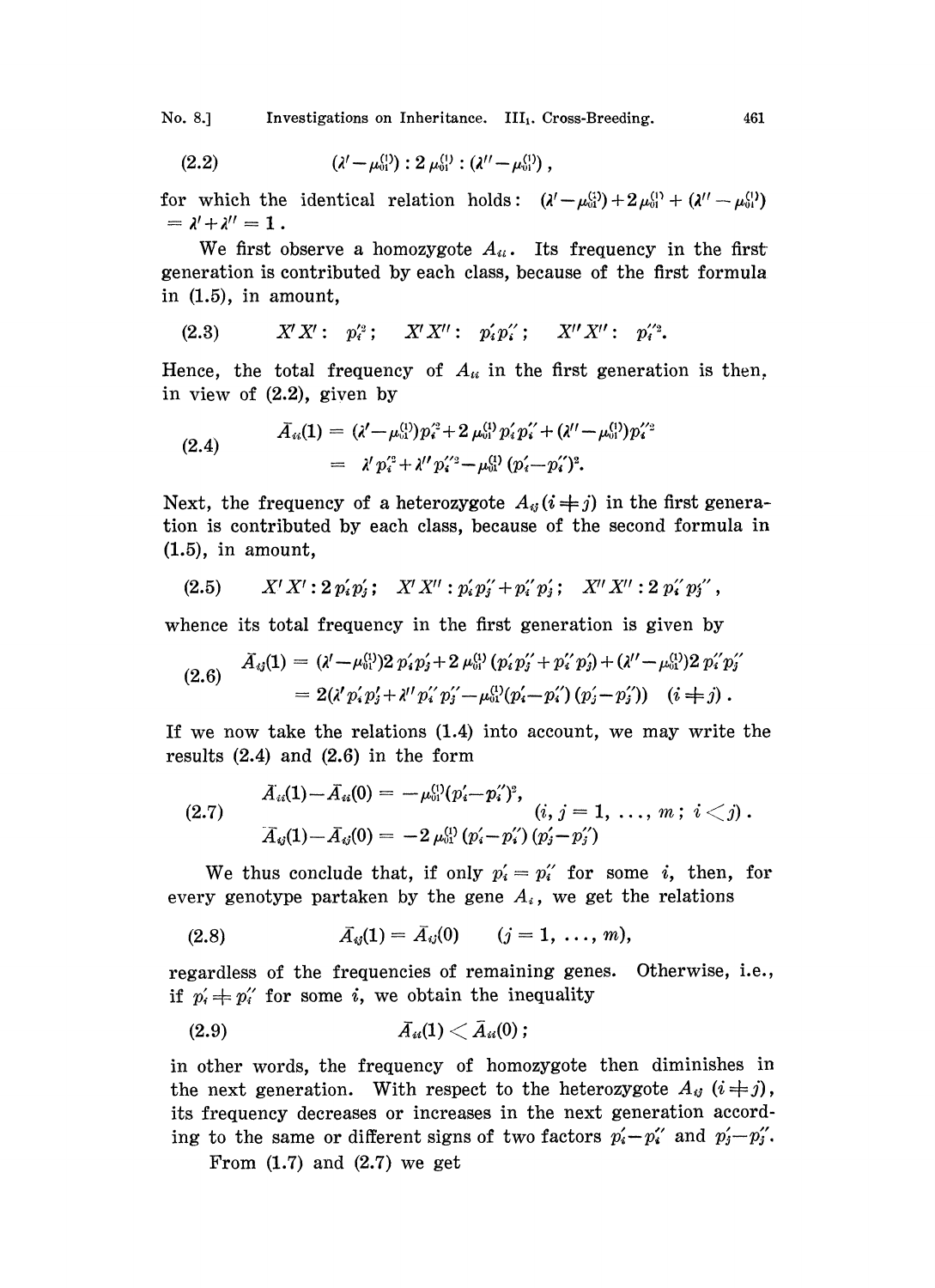<sup>462</sup> Y. KoAr. [VoI. 27,

$$
\bar{A}_{ii}(1) - \bar{A}_{ii}^* = (\lambda' \lambda'' - \mu_{0i}^{(1)}) (p_i' - p_i'')^2, \n(i, j = 1, ..., m; i < j). \n\bar{A}_{ij}(1) - \bar{A}_{ij}^* = 2 (\lambda' \lambda'' - \mu_{0i}^{(1)}) (p_i' - p_i') (p_j' - p_j')
$$

If  $p'_i = p''_i$  for some i, we have

(2.11) 
$$
\bar{A}_{ij}(1) = \bar{A}_{ij}^* \qquad (j = 1, \ldots, m),
$$

while, if  $p'_i \neq p''_i$  for some i, three cases are distinguished:

$$
(2.12) \t\t\t\t\t\lambda' \lambda'' > \mu_{01}^{(1)}; \t\t\t\t\lambda' \lambda'' < \mu_{01}^{(1)}; \t\t\t\t\lambda' \lambda'' = \mu_{01}^{(1)}.
$$

In the first case we get

(2.18) A(1) > A-.:,

and further

(2.14)  $\bar{A}_{ij}(1) > \bar{A}_{ij}^*$  or  $\bar{A}_{ij}(1) < \bar{A}_{ij}^*$   $(i < j)$ 

according as  $p'_i-p''_i$  and  $p'_j-p''_j$  are of the same sign or not. In the second case of (2.12) we have only to invert the sense of all inequality sings in (2.13) and (2.14); in particular, the inequality  $\bar{A}_{\alpha}(1) < \bar{A}_{\alpha}^{*}$  then appears, contrary to the case of random matings. In the last case of  $(2.12)$  we get always

$$
(2.15) \t\t \tilde{A}_{ij}(1) = \tilde{A}_{ij}^* \t\t (i, j = 1, ..., m),
$$

regardless of the original distributions.

The limit distribution (1.3) of X is, of course, an equilibrium distribution. Hence, the relations  $(2.15)$  state that the distribution arrives at an equilibrium state soon in the first generation, provided that the last case of  $(2.12)$  occurs. But, this fact will also previously be expected as a matter of course.

At this occasion it is to be noticed that the frequencies of the gene  $A_i$  in three classes  $X'^2$ ,  $X'X''$ ,  $X''^2$  are given by

$$
(2.16) \t p'_i, \t \tfrac{1}{2}(p'_i+p''_i), \t p''_i \t (i=1,\ldots,m),
$$

respectively, in which the result for  $X'X''$  follows from (1.6).

We assume now that the birth-rates in classes of the original generation are equal each other. The rate of populations belonging to the classes  $X'^2$ ,  $X'X''$ ,  $X''^2$  is then given by (2.2). Let us suppose that, in the first generation, the matings take place in portion  $\mu_{01}^{(2)}$ between  $X'^2$  and  $X'X''$  being existent at the rates  $\lambda' - \mu_0^{(1)}$  and  $2 \mu_0^{(1)}$ respectively, and in portion  $\mu_{12}^{(2)}$  between  $X'X''$  and  $X''$  being existent at the rates  $2 \mu_{01}^{(1)}$  and  $\lambda'' - \mu_{01}^{(1)}$  respectively, and in portion  $\mu_{02}^{(2)}$  between  $X'^2$  and  $X''^2$  being existent at the rates  $\lambda' - \mu_{01}^{(1)}$  and  $\lambda'' - \mu_{01}^{(1)}$ respectively. Then, there are six sorts of possible mating-classe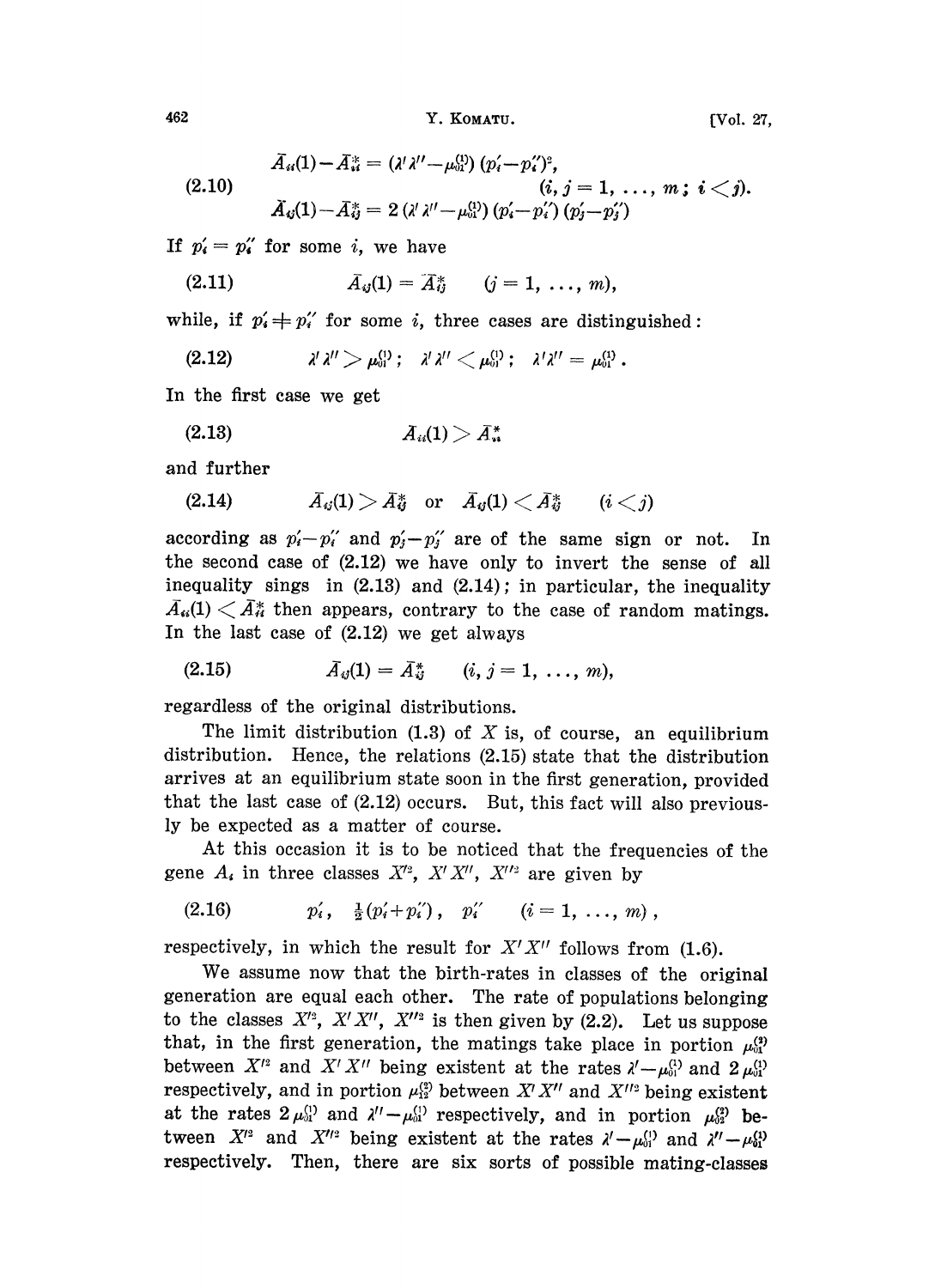No. 8.] Investigations on Inheritance. III<sub>1</sub>. Cross-Breeding. 463

(2.17) 
$$
X'^{2} \times X'^{2}, \quad X'^{2} \times X' X'' , \quad X' X'' \times X' X'' ,
$$

$$
X'^{2} \times X''^{2}, \quad X' X'' \times X''^{2}, \quad X''^{2} \times X''^{2}.
$$

whose frequencies are given by the members of continued proportion

$$
(2.18) \qquad \begin{array}{l}(\lambda'-\mu_{01}^{(1)}-\mu_{01}^{(2)}-\mu_{02}^{(2)}):2\,\mu_{01}^{(1)}:(2\,\mu_{01}^{(1)}-\mu_{01}^{(2)}-\mu_{12}^{(2)})\\ \\ \qquad \qquad :2\,\mu_{02}^{(2)}:2\,\mu_{12}^{(2)}:(\lambda''-\mu_{01}^{(1)}-\mu_{12}^{(2)}-\mu_{02}^{(2)}),\end{array}
$$

respectively. It will easily be seen that the sum of all terms contained in (2.18) is just equal to  $\lambda' + \lambda'' = 1$ . Frequencies of homozygote  $A_{ii}$  and of heterozygote  $A_{ij}$  ( $i \neq j$ ), produced from each of the mating-classes in the second generation, are obtained, in view of (2.16, by the formulae (1.5). The results contained in  $(2.17)$  and  $(2.18)$  may be tabulated as follows.

| class in the 2nd<br>generation       | mating-class in the<br>1st generation                                                                                     | frequency of each<br>mating-class                                          |
|--------------------------------------|---------------------------------------------------------------------------------------------------------------------------|----------------------------------------------------------------------------|
| $X^{\prime 4}$                       | $X^{\prime 2} \times X^{\prime 2}$                                                                                        | $\lambda' - \mu_{01}^{(1)} - \mu_{01}^{(2)} - \mu_{02}^{(2)}$              |
| $X^{\prime}$ 3 $X^{\prime\prime}$    | $X^{\prime 2} \times X^{\prime} X^{\prime \prime}$                                                                        | $2 \mu_{01}^{(2)}$                                                         |
| $X^{\prime 2}$ $X^{\prime \prime 2}$ | $\mathcal{C} X^{\prime} X^{\prime\prime} \times X^{\prime} X^{\prime\prime}$<br>$X^{\prime 2} \times X^{\prime \prime 2}$ | $2 \mu_{01}^{(1)} - \mu_{01}^{(2)} - \mu_{12}^{(2)}$<br>$2 \mu_{02}^{(2)}$ |
| $X'$ $X''$                           | $X' X'' \times X''^2$                                                                                                     | $2 \mu$ <sup>(2)</sup>                                                     |
| $X^{\prime\prime}$ <sup>4</sup>      | $X^{\prime\prime 2}\times X^{\prime\prime 2}$                                                                             | $\lambda'' - \mu_{01}^{(1)} - \mu_{12}^{(2)} - \mu_{02}^{(2)}$             |

From the table we can calculate the frequencies of homozygote  $A_{ii}$  and of heterozygote  $A_{ij}$  ( $i \neq j$ ) in the second generation, which will be denoted by  $\overline{A}_{ii}(2)$  and  $\overline{A}_{ij}(2)$  respectively. In fact, remembering that the frequencies of mating-classes are given in (2.18), we get

$$
\bar{A}_{ii}(2) = (\lambda' - \mu_{01}^{(1)} - \mu_{02}^{(2)} - \mu_{02}^{(3)})p_i^2 + \mu_{01}^{(2)}p_i'(p_i' + p_i')
$$
\n
$$
(2.19) \qquad + \frac{1}{4}(2\mu_{01}^{(1)} - \mu_{02}^{(2)} - \mu_{12}^{(2)}) (p_i' + p_i')^2
$$
\n
$$
+ 2\mu_{02}^{(2)}p_i'p_i' + \mu_{12}^{(2)}(p_i' + p_i')p_i' + (\lambda'' - \mu_{01}^{(1)} - \mu_{12}^{(2)} - \mu_{02}^{(2)})p_i'^2,
$$
\n
$$
\bar{A}_{ij}(2) = 2(\lambda' - \mu_{01}^{(1)} - \mu_{01}^{(2)} - \mu_{02}^{(2)})p_i'p_j' + \mu_{01}^{(2)}(p_i'(p_j' + p_j') + (p_i' + p_i')p_j'')
$$
\n
$$
(2.20) \qquad + \frac{1}{2}(2\mu_{01}^{(1)} - \mu_{01}^{(2)} - \mu_{12}^{(2)})(p_i' + p_i') (p_j' + p_j') + 2\mu_{02}^{(2)}(p_i'p_j' + p_i'p_j')
$$
\n
$$
+ \mu_{12}^{(2)}((p_i' + p_i')p_j'' + p_i'(p_j' + p_j')) + 2(\lambda'' - \mu_{01}^{(1)} - \mu_{12}^{(2)} - \mu_{02}^{(2)})p_i'p_j'.
$$

If we take the frequencies (2.4) and (2.6) in the first generation into account, we may write these formulae in the form

$$
(2.21) \quad \bar{A}_{ii}(2) = \bar{A}_{ii}(1) + \left\{ \frac{1}{2}\mu_{01}^{(1)} - \frac{1}{4}(\mu_{01}^{(2)} + \mu_{12}^{(2)} + 4 \mu_{02}^{(2)}) \right\} (p'_i - p''_i)^2 ,
$$
\n
$$
\bar{A}_{ij}(2) = \bar{A}_{ij}(1) + \left\{ \mu_{01}^{(1)} - \frac{1}{2}(\mu_{01}^{(2)} + \mu_{12}^{(2)} + 4 \mu_{02}^{(2)}) \right\} (p'_i - p''_i)(p'_j - p''_j) .
$$

Comparing the last formulae further with (2.7), we thus deduce a result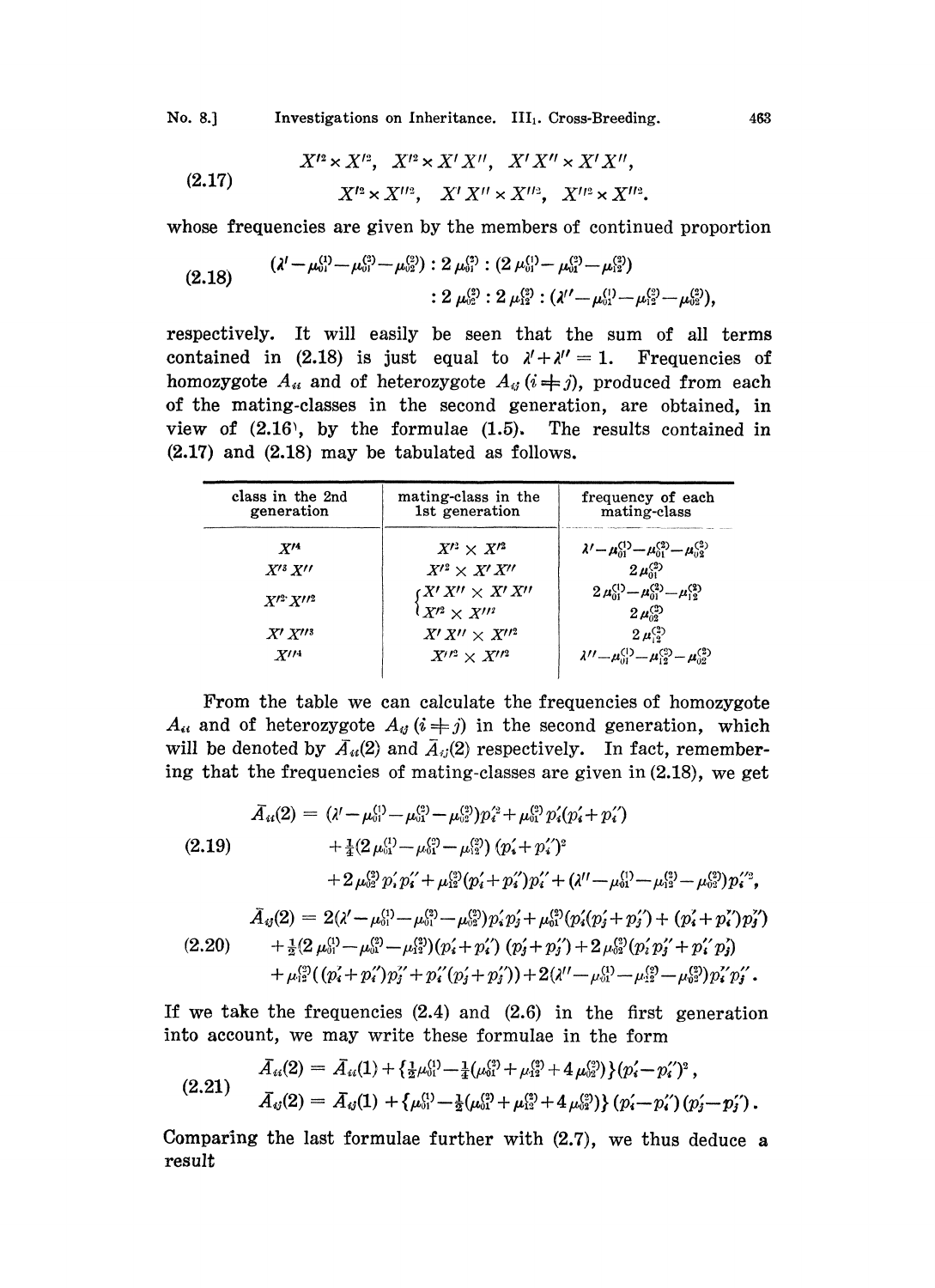464 **Y. KOMATU.** [Vol. 27,

(2.22)

$$
\bar{A}_{ii}(2) - \bar{A}_{ii}(0) = -\Gamma^{(2)}(p'_i - p''_i)^2, \n(i, j = 1, ..., m; i < j), \n\bar{A}_{ij}(2) - \bar{A}_{ij}(0) = -2\Gamma^{(2)}(p'_i - p''_i)(p'_j - p''_j)
$$

by introducing an abbreviation

$$
(2.23) \t\t\t \t\t \Gamma^{(2)} = \tfrac{1}{2}\mu_{01}^{(2)} + \tfrac{1}{4}(\mu_{01}^{(2)} + \mu_{12}^{(2)} + 4\mu_{02}^{(2)}) .
$$

In quite a similar manner as in (2.16), the frequencies of the gene  $A_i$  in six mating-classes (2.17) are given by

$$
(2.24) \quad p'_i, \ \frac{1}{4}(3p'_i+p''_i), \ \frac{1}{2}(p'_i+p''_i), \ \frac{1}{2}(p'_i+p''_i), \ \frac{1}{4}(p'_i+3p''_i), \ p''_i,
$$

respectively. Since the frequencies of  $A_i$  in both classes  $X'X'' \times X'X''$ and  $X^{12} \times X^{1/2}$  are identical, they may be unified into a single class. Such a unification reduces six classes in  $(2.17)$  to five which will be denoted by

$$
(2.25) \tX14, X13X'', X12X''2, X173, X114.
$$

These classes are regarded to appear, in the second generation, at the rate

$$
(2.26) \qquad \begin{array}{l} (\lambda'-\mu_{01}^{(1)}-\mu_{01}^{(2)}-\mu_{22}^{(2)}):2\,\mu_{01}^{(3)}:(2\,\mu_{01}^{(1)}-\mu_{01}^{(2)}-\mu_{12}^{(2)}+2\,\mu_{22}^{(2)})\\ \qquad \qquad :2\,\mu_{12}^{(2)}:(\lambda''-\mu_{01}^{(1)}-\mu_{12}^{(2)}-\mu_{22}^{(2)})\,.\end{array}
$$

In order to consider the passage from the second to the third generation, let five classes in (2.25) be numbered by 0, 1, 2, 3 and 4, respectively. Suppose now that the matings between the two classes with numbers u and  $v( > u)$ , i.e.  $X^{t_{4}-u}X^{t_{4}-v}X^{t_{4}-v}X^{t_{6}}$ , take place in the portion

$$
(4.27) \t\t \t\t \mu_{uv}^{(3)} \t (u, v = 0, 1, ..., 4; u < v).
$$

Then, the similar considerations, the details of which will here be omitted, yield a result corresponding to  $(2.22)$  and  $(2.23)$ ; namely,

$$
(2.28) \quad \overline{A}_{ii}(3) - \overline{A}_{ii}(0) = -I^{'(3)}(p'_i - p''_i)^2, \overline{A}_{ij}(3) - \overline{A}_{ij}(0) = -I^{'(3)}(p'_i - p''_i)(p'_j - p''_j) \n= -I^{'(3)}(p'_i - p''_i)(p'_j - p''_j)
$$

by introducing an abbreviation

$$
(2.29) \frac{\Gamma^{(3)} = \frac{1}{2} \mu_{01}^{(1)} + \frac{1}{8} (\mu_{01}^{(2)} + \mu_{12}^{(2)} + 4 \mu_{02}^{(2)})}{+ \frac{1}{16} (\mu_{01}^{(3)} + \mu_{12}^{(3)} + \mu_{23}^{(3)} + \mu_{34}^{(3)} + 4 (\mu_{02}^{(3)} + \mu_{13}^{(3)} + \mu_{24}^{(3)}) + 9 (\mu_{03}^{(3)} + \mu_{14}^{(3)}) + 16 \mu_{04}^{(3)}.
$$

Repeating the similar arguments, the formulae expressing the frequencies of genotypes in successive generations will be obtained step by step. However, such a stepwise progress will never come to a complete end. In order to finish the matter by one effort,